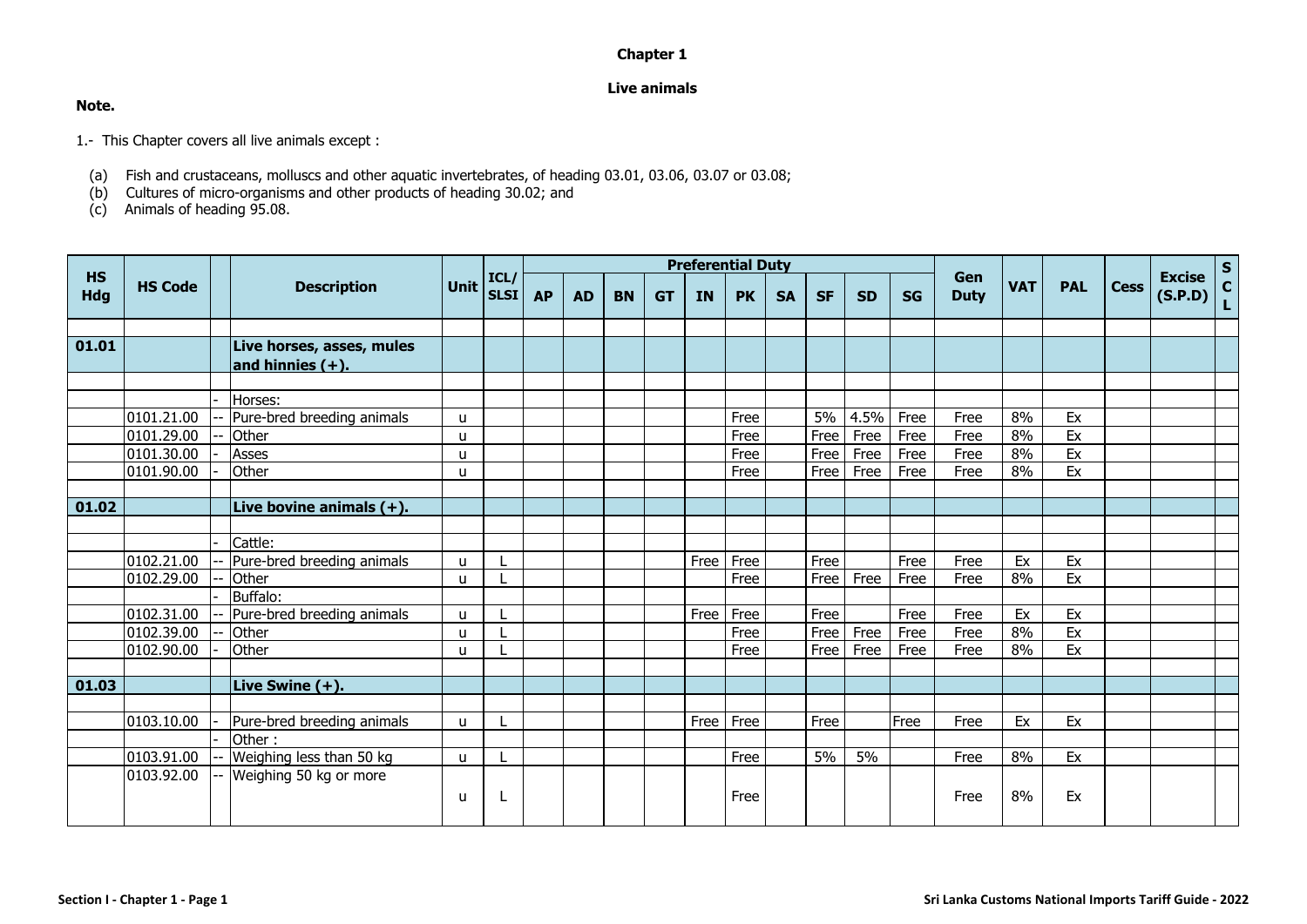|                         |                         |  | <b>Description</b>                                                                                                               |              |                     |           |           |           |           |           | <b>Preferential Duty</b> |           |           |           |           |                    |            |            |             |                          | $\mathsf{s}$               |
|-------------------------|-------------------------|--|----------------------------------------------------------------------------------------------------------------------------------|--------------|---------------------|-----------|-----------|-----------|-----------|-----------|--------------------------|-----------|-----------|-----------|-----------|--------------------|------------|------------|-------------|--------------------------|----------------------------|
| <b>HS</b><br><b>Hdg</b> | <b>HS Code</b>          |  |                                                                                                                                  | <b>Unit</b>  | ICL/<br><b>SLSI</b> | <b>AP</b> | <b>AD</b> | <b>BN</b> | <b>GT</b> | <b>IN</b> | <b>PK</b>                | <b>SA</b> | <b>SF</b> | <b>SD</b> | <b>SG</b> | Gen<br><b>Duty</b> | <b>VAT</b> | <b>PAL</b> | <b>Cess</b> | <b>Excise</b><br>(S.P.D) | $\mathbf c$<br>$\mathbf L$ |
|                         |                         |  |                                                                                                                                  |              |                     |           |           |           |           |           |                          |           |           |           |           |                    |            |            |             |                          |                            |
| 01.04                   |                         |  | Live sheep and goats.                                                                                                            |              |                     |           |           |           |           |           |                          |           |           |           |           |                    |            |            |             |                          |                            |
|                         |                         |  |                                                                                                                                  |              |                     |           |           |           |           |           |                          |           |           |           |           |                    |            |            |             |                          |                            |
|                         | 0104.10                 |  | Sheep:                                                                                                                           |              |                     |           |           |           |           |           |                          |           |           |           |           |                    |            |            |             |                          |                            |
|                         | 0104.10.10              |  | Pure-bred breeding animals                                                                                                       | u            |                     |           |           |           |           |           | Free                     |           |           | Free      | Free      | Free               | Ex         | Ex         |             |                          |                            |
|                         | 0104.10.90              |  | <b>Other</b>                                                                                                                     | u.           |                     |           |           |           |           |           | Free                     |           |           | 5%        |           | Free               | 8%         | Ex         |             |                          |                            |
|                         | 0104.20                 |  | Goats:                                                                                                                           |              |                     |           |           |           |           |           |                          |           |           |           |           |                    |            |            |             |                          |                            |
|                         | 0104.20.10              |  | Pure-bred breeding animals                                                                                                       | u.           |                     |           |           |           |           |           | Free                     |           |           | Free      | Free      | Free               | Ex         | Ex         |             |                          |                            |
|                         | 0104.20.90              |  | <b>Other</b>                                                                                                                     | u.           |                     |           |           |           |           |           | Free                     |           |           | Free      | Free      | Free               | 8%         | Ex         |             |                          |                            |
| 01.05                   |                         |  | Live poultry, that is to say,<br>fowls of the species Gallus<br>domesticus, ducks, geese,<br>turkeys and guinea fowls<br>$(+)$ . |              |                     |           |           |           |           |           |                          |           |           |           |           |                    |            |            |             |                          |                            |
|                         |                         |  |                                                                                                                                  |              |                     |           |           |           |           |           |                          |           |           |           |           |                    |            |            |             |                          |                            |
|                         |                         |  | Weighing not more than 185 g:                                                                                                    |              |                     |           |           |           |           |           |                          |           |           |           |           |                    |            |            |             |                          |                            |
|                         | 0105.11                 |  | Fowls of the species Gallus<br>domesticus :                                                                                      |              |                     |           |           |           |           |           |                          |           |           |           |           |                    |            |            |             |                          |                            |
|                         | 0105.11.10              |  | Day-old chicks for breeding                                                                                                      | u.           |                     |           |           |           |           |           | Free                     |           |           |           | Free      | Free               | Ex         | Ex         |             |                          |                            |
|                         | 0105.11.20              |  | Other Day-old chicks                                                                                                             | u.           |                     |           |           |           |           |           | Free                     |           |           |           | Free      | Free               | Ex         | Ex         |             |                          |                            |
|                         | 0105.11.90              |  | Other                                                                                                                            | u.           |                     |           |           |           |           |           | Free                     |           |           |           |           | Free               | Ex         | Ex         |             |                          |                            |
|                         | 0105.12                 |  | Turkeys:                                                                                                                         |              |                     |           |           |           |           |           |                          |           |           |           |           |                    |            |            |             |                          |                            |
|                         | 0105.12.10              |  | Less than 2 weeks old, for<br>breeding                                                                                           | u.           |                     |           |           |           |           |           | Free                     |           |           |           | Free      | Free               | Ex         | Ex         |             |                          |                            |
|                         | 0105.12.90              |  | Other                                                                                                                            | u            |                     |           |           |           |           |           | Free                     |           |           |           |           | Free               | 8%         | Ex         |             |                          |                            |
|                         | 0105.13                 |  | Ducks:                                                                                                                           |              |                     |           |           |           |           |           |                          |           |           |           |           |                    |            |            |             |                          |                            |
|                         | 0105.13.10              |  | For Breeding                                                                                                                     | u.           |                     |           |           |           |           |           | Free                     |           |           |           | Free      | Free               | Ex         | Ex         |             |                          |                            |
|                         | 0105.13.90              |  | Other                                                                                                                            | u            |                     |           |           |           |           |           | Free                     |           |           |           |           | Free               | 8%         | Ex         |             |                          |                            |
|                         | 0105.14                 |  | Geese:                                                                                                                           |              |                     |           |           |           |           |           |                          |           |           |           |           |                    |            |            |             |                          |                            |
|                         | 0105.14.10              |  | For Breeding                                                                                                                     | u.           |                     |           |           |           |           |           | Free                     |           |           |           | Free      | Free               | Ex         | Ex         |             |                          |                            |
|                         | $\overline{0105.14.90}$ |  | Other                                                                                                                            | u            |                     |           |           |           |           |           | Free                     |           |           |           |           | Free               | 8%         | Ex         |             |                          |                            |
|                         | 0105.15                 |  | Guinea fowls:                                                                                                                    |              |                     |           |           |           |           |           |                          |           |           |           |           |                    |            |            |             |                          |                            |
|                         | 0105.15.10              |  | For Breeding                                                                                                                     | u.           |                     |           |           |           |           |           | Free                     |           |           |           | Free      | Free               | Ex         | Ex         |             |                          |                            |
|                         | 0105.15.90              |  | Other                                                                                                                            | u.           |                     |           |           |           |           |           | Free                     |           |           |           |           | Free               | 8%         | Ex         |             |                          |                            |
|                         |                         |  | Other:                                                                                                                           |              |                     |           |           |           |           |           |                          |           |           |           |           |                    |            |            |             |                          |                            |
|                         | 0105.94.00              |  | Fowls of the species Gallus<br>domesticus                                                                                        | u            |                     |           |           |           |           |           | Free                     |           |           |           |           | Free               | 8%         | Ex         |             |                          |                            |
|                         | 0105.99.00              |  | Other                                                                                                                            | $\mathbf{u}$ |                     |           |           |           |           |           | Free                     |           |           |           |           | Free               | 8%         | Ex         |             |                          |                            |